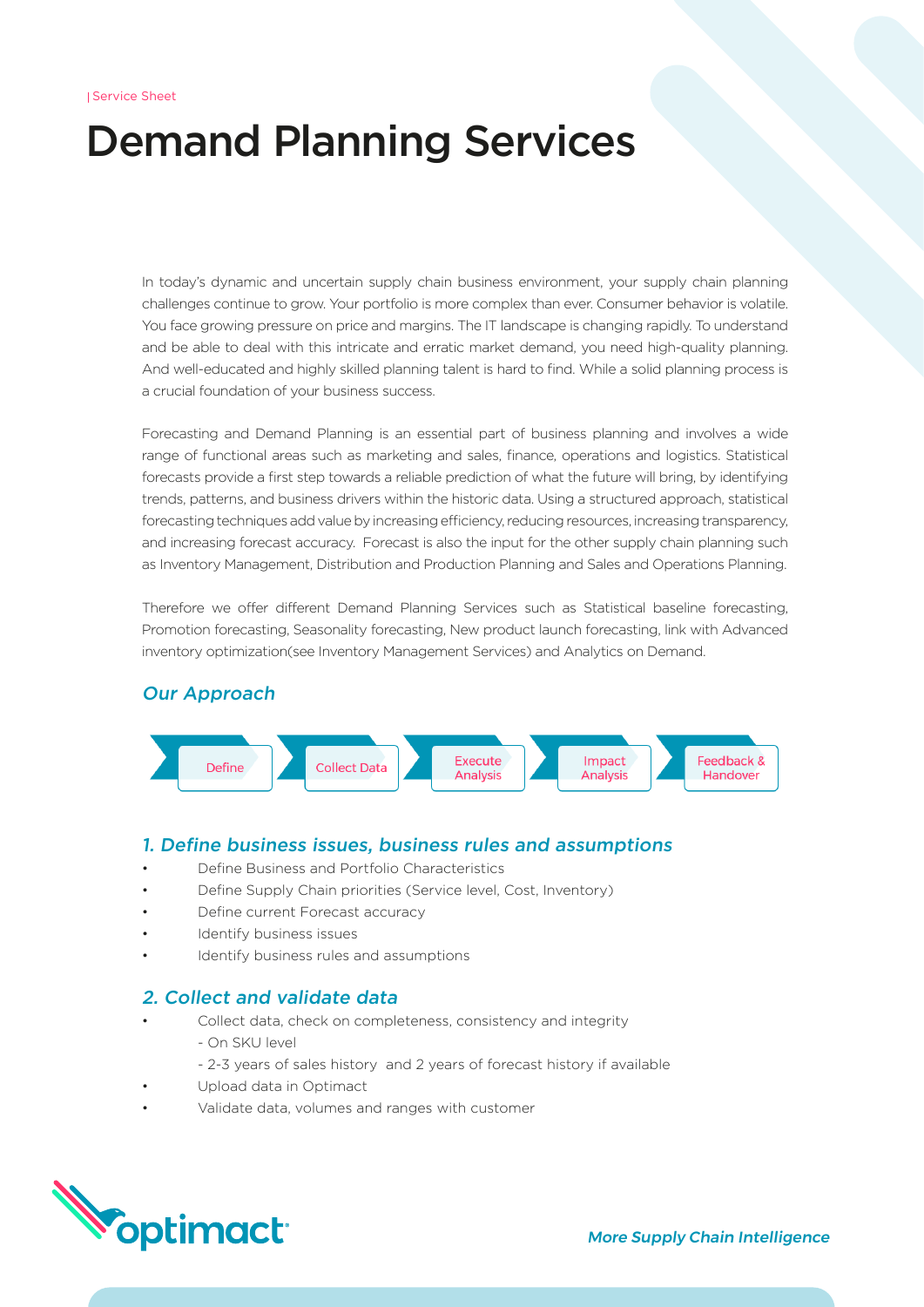# 3. Execute Analysis

- Categorization of Product Portfolio
	- New Products, Mature, End-of-Life, Seasonal
	- Double ABC Analysis
	- Forecastability
	- Comparison of Forecast
	- Using best-fit statistical model and industry algorithms
	- Maximum statistical forecast accuracy
	- Benchmark versus current demand forecast in a dashboard and detailed analysis

#### 4. Impact Analysis on Process / Organisation / Technology

Based on the outcome of previous steps impact analysis on required processes, organization and supporting technology.



#### 5. Feedback and Handover Deliverables

- Based on the outcome of previous steps:
- Face-to-face session with key stakeholders to explain approach and share findings of the assessment.
- Quantified discussion on the outcome of the different analysis (in dashboards)
- Action plan

#### **Results**

- Structured insight into demand behavior based on product segmentation
- Maximum forecast accuracy that can be reached using forecasting techniques
- Benchmark maximum forecast accuracy with the current forecast performance
- Opportunity to improve service level, efficiency and iventory turnover (See Inventory Management Services)